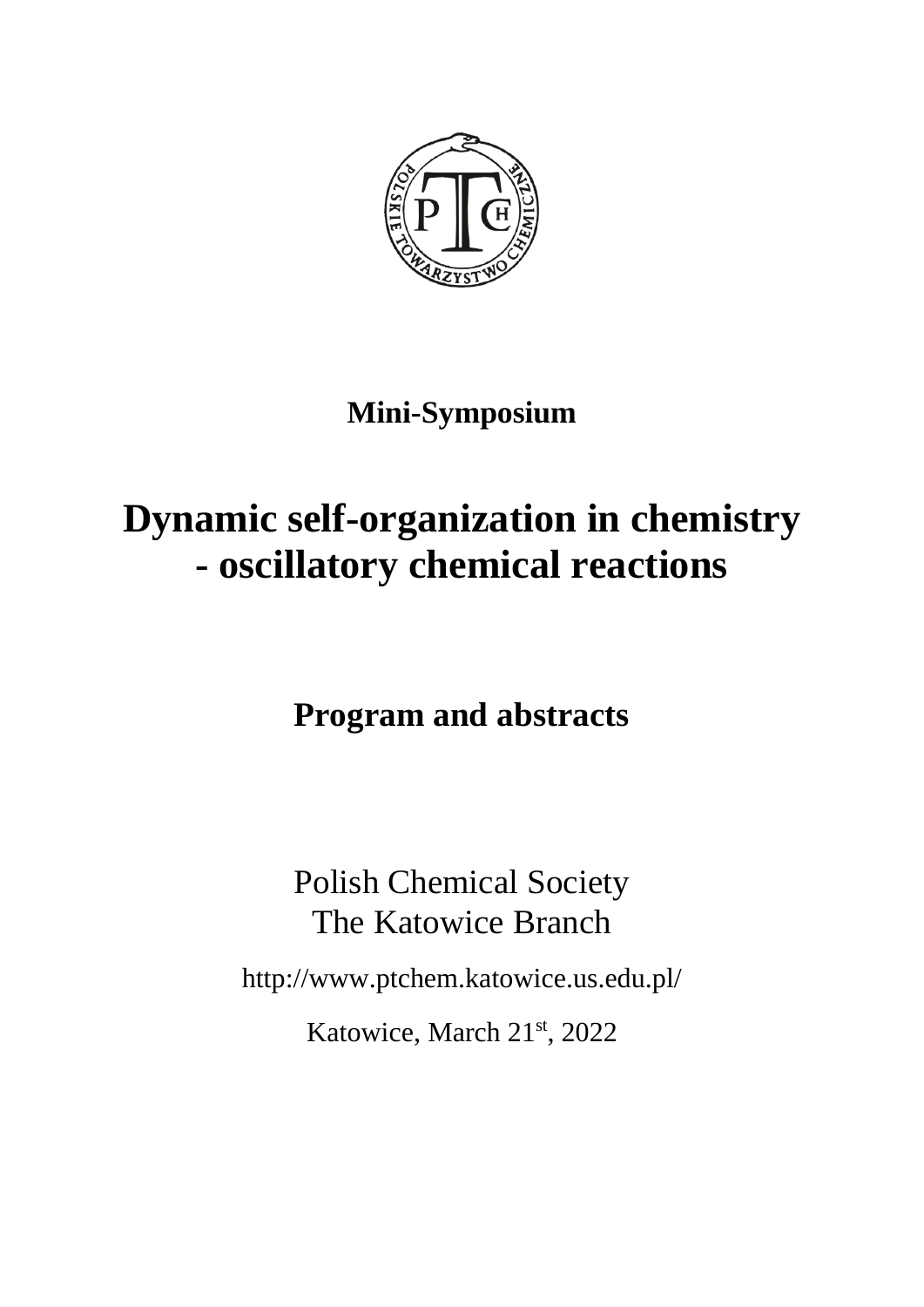## **Program**

1:00 pm – 1:05 pm; Opening (Prof. Jacek Nycz, chair, Polish Chem. Soc., The Katowice Branch; Prof. Mieczysław Sajewicz)

1:05 pm – 2:05 pm; On the origin and manifestations of dynamic self-organization in selected chemical and electrochemical systems (Prof. Marek Orlik, Faculty of Chemistry, University of Warsaw, Warsaw, Poland)

Moderator: Prof. David Hochberg

2:05 pm – 3:05 pm; Chaotic oscillations in chiral hypercycles: Mirror symmetry breaking and entropy production (Prof. David Hochberg, Spanish Science Research Council (CSIC) and Center of Astrobiology (CAB), Madrid, Spain)

Moderator: Prof. Marek Orlik

3:05 pm – 4:05 pm; Oscillatory chemical reactions for advanced healthcare (Dr Katarina Novaković, Faculty of Engineering, University in Newcastle, Newcastle, UK)

Moderator: Prof. Emer.Teresa Kowalska

16:05 – 16:10 Closing remarks (Prof. J. Nycz, Prof. M. Sajewicz)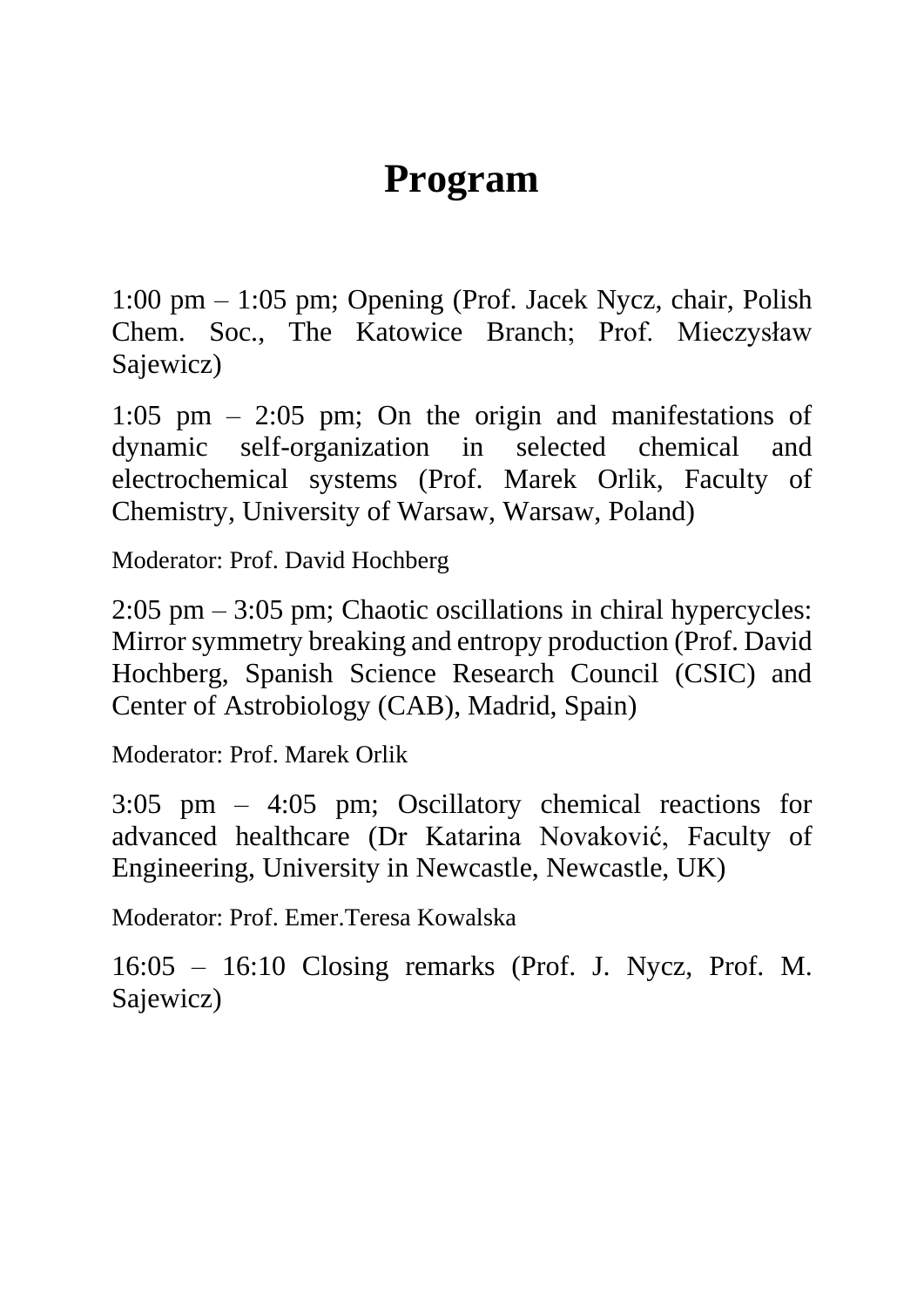

The great wave off Kanagawa and the view of Mount Fuji (the woodblock print); Hokusai, ca. 1831

# **Speaker CVs and abstracts**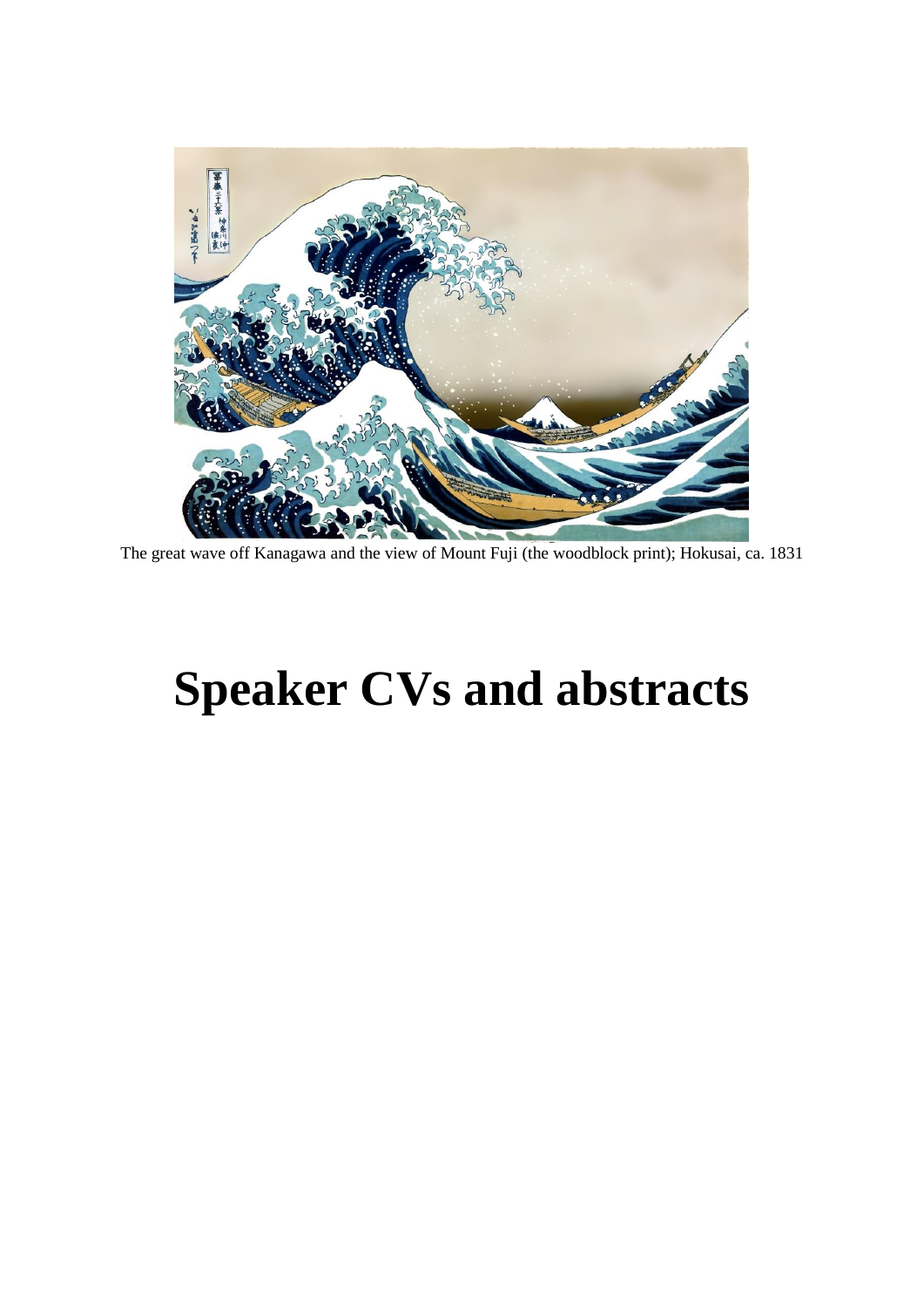

**Prof. Marek Orlik**

Professor Marek Orlik, Ph. D. D.Sc. graduated at the Faculty of Chemistry, University of Warsaw. His research conducted initially under supervision of Prof. Zbigniew Galus, was focused on classical electrochemistry of coordination compounds and kinetics of fast electrode processes, studied experimentally and with numerical modelling, both at the home Faculty and in the research group of Prof. Gerhard Gritzner at the University of Linz (Austria). Later he switched to nonlinear dynamics in electrode processes and homogeneous chemical reactions. As a scholarship holder of the Humboldt Foundation, prof. Orlik worked for two years (1996 – 1998) at the Fritz Haber Institute of the Max Planck Society in Berlin, with Dr. Karl Doblhofer and Prof. Gerhard Ertl (a 2007 Nobel laureate in chemistry), where he studied experimentally and numerically the self-organized electrohydrodynamic convection. Later, he studied nonlinear dynamic phenomena (oscillations and multistability) in electrode reactions of the pseudohalogenide complexes of nickel. In recent years he is dealing with the analysis of kinetic mechanisms and sources of dissipative spatiotemporal patterns in  $H_2O_2$ -based chemical oscillators. He is, among others, an author or coauthor of ca. 60 original and review scientific papers, an author of the first in the world literature two-volume monograph "Self-organization in electrochemical systems" (Springer, 2012) and the Polish book "Oscillatory reactions – order and chaos" (WNT, 1996). Prof. Orlik shares his research with intensive teaching activity at various levels of chemistry education, for which he has recently been awarded the Jan Harabaszewski medal by the Polish Chemical Society. In addition to many years of teaching at the home Faculty, he is also a Chairman of the Polish Chemistry Olympiad Committee. For many years he has also been the editor-in-chief of a magazine for chemistry teachers. He is a member of Polish Chemical Society since 1978. More information available at: <http://beta.chem.uw.edu.pl/people/MOrlik/>

#### **On the origin and manifestations of dynamic self-organization in selected chemical and electrochemical systems**

Despite the extremely visually stunning course of oscillatory chemical reactions and the huge progress in understanding, in the second half of the twentieth century, the mechanisms of these processes, showing close correlations with the basics of the functioning of living organisms, the ideas of nonlinear dynamics still cannot find a prominent place in chemical education, and consequently remain little-known to chemists around the world. Even the Nobel Prize in Chemistry, awarded in 1977 to I. Prigogine "for his contributions to non-equilibrium thermodynamics, particularly the theory of dissipative structures" did not change this. One of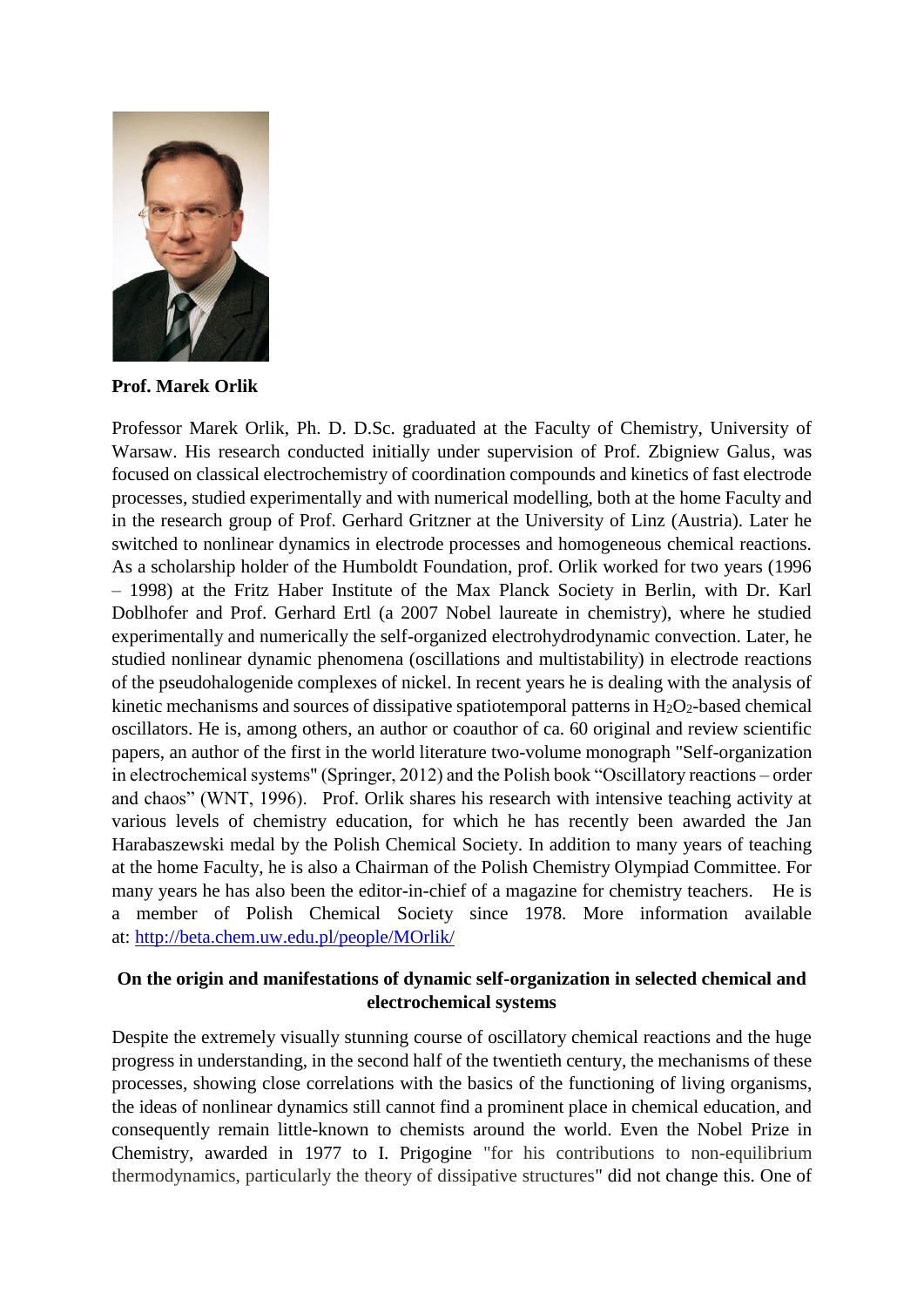the reasons for this situation may be the interdisciplinarity of nonlinear dynamics, which require a certain mathematical description and numerical modeling skills. Moreover, the essence of nonlinear dynamics is the study of systems that lose their stability in various ways, which is the domain of non-classical chemical kinetics. Therefore, chemists dealing with nonlinear dynamics have a great obligation to inform about these fascinating phenomena, which is the purpose of the current lecture. First of all, the concept of stability od states and possible example consequences of its loss to other behaviors will be introduced. On the example of model reaction mechanisms, qualitative and quantitative criteria for oscillatory dynamics will be shown. The next part of the lecture will be devoted to the review of - studied over many years by the author and his coworkers - selected, different electrochemical and chemical dynamical systems, in which spontaneous oscillations of the state of the system and/or spatiotemporal dissipative structures were observed, taking into account recently published research. Finally, an attempt will be made to answer the question – whether the system must be very complicated to behave in a complex or even unpredictable way, which leads directly to the concept of deterministic chaos.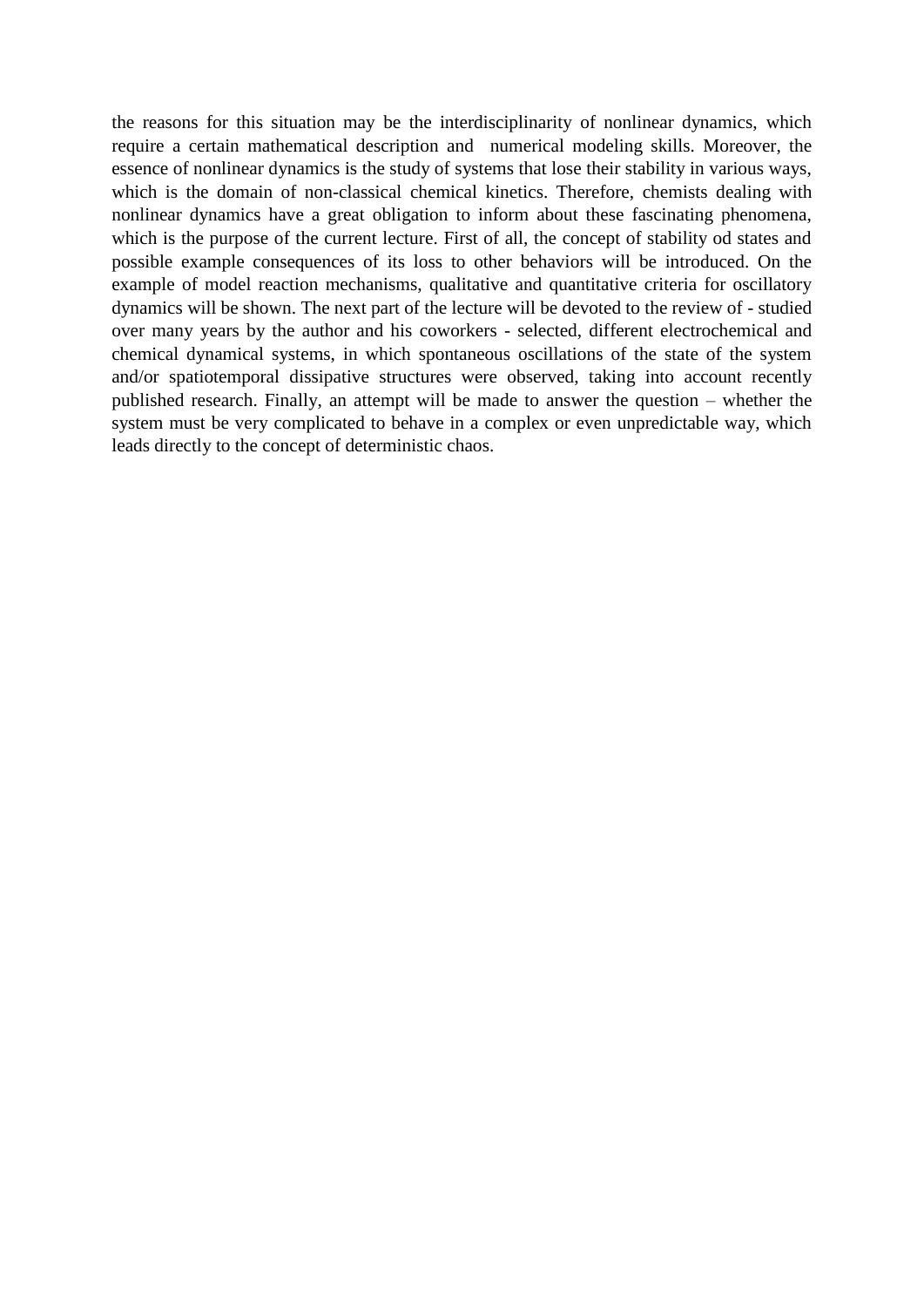

**Prof. David Hochberg**

Prof. David Hochberg is a theoretical physicist, with a B.A degree from the University of California, Berkeley, a Masters in Science and a Ph.D in physics from the University of Chicago. After postdoctoral research positions held in the UK (Theory Group, Rutherford Appleton Laboratory), in the USA (Bartol Research Institute, and Vanderbilt Universty) and in Spain (University of Valencia, and the Autonomous University of Madrid), he was appointed a permanent Scientific Researcher in the Spanish Science Research Council (CSIC), and is a founding member of the Centro de Astrobiología (CAB) since 1999. His interests have been devoted to applying methods of theoretical physics to a wide variety of problems from particle physics, general relativity, and stochastic processes in chemistry and physics, among others. His current research interest involves the non-equilibrium thermodynamics of the physics and chemistry of complex nonlinear systems, with a specialty in mirror symmetry breaking in chemical systems and the origins of biological homochirality. Prof. Hochberg has served as head of the Chirality Working Group during the COST Action CM0703 "Systems Chemistry", and was a member of its Management Committee. He has been principal investigator on a number of nationally funded research projects devoted to theoretical and experimental chemical models for the origins of biological homochirality. He is head of the Prebiotic Chemistry and Physics of Complex Systems group at CAB.

#### **Chaotic oscillations in chiral hypercycles: Mirror symmetry breaking and entropy production**

Catalytic reaction networks consist of molecular arrays interconnected by autocatalysis and cross catalytic pathways among the reactants, and serve as bottom-up models for the design and understanding of molecular evolution and emergent phenomena. An important example of the latter is the emergence of homochirality in biomolecules during chemical evolution. This chiral symmetry breaking is triggered by bistability and bifurcation in networks of chiral replicators. Spontaneous mirror symmetry breaking (SMSB) results from hypercyclic connectivity when the chirality and enantioselectivity of the replicators are taken into account. Heretofore, SMSB has been generally understood as involving chemical transformations yielding scalemic or stable chiral outcomes as non-equilibrium *steady states* (NESS). In this lecture, we consider instead the chaotic regime, in which steady states do not exist. The dissipation, or *entropy production*, is chaotic as is the entropy exchanged with the environment. The rate of change of the total system entropy, governed by the entropy balance equation, is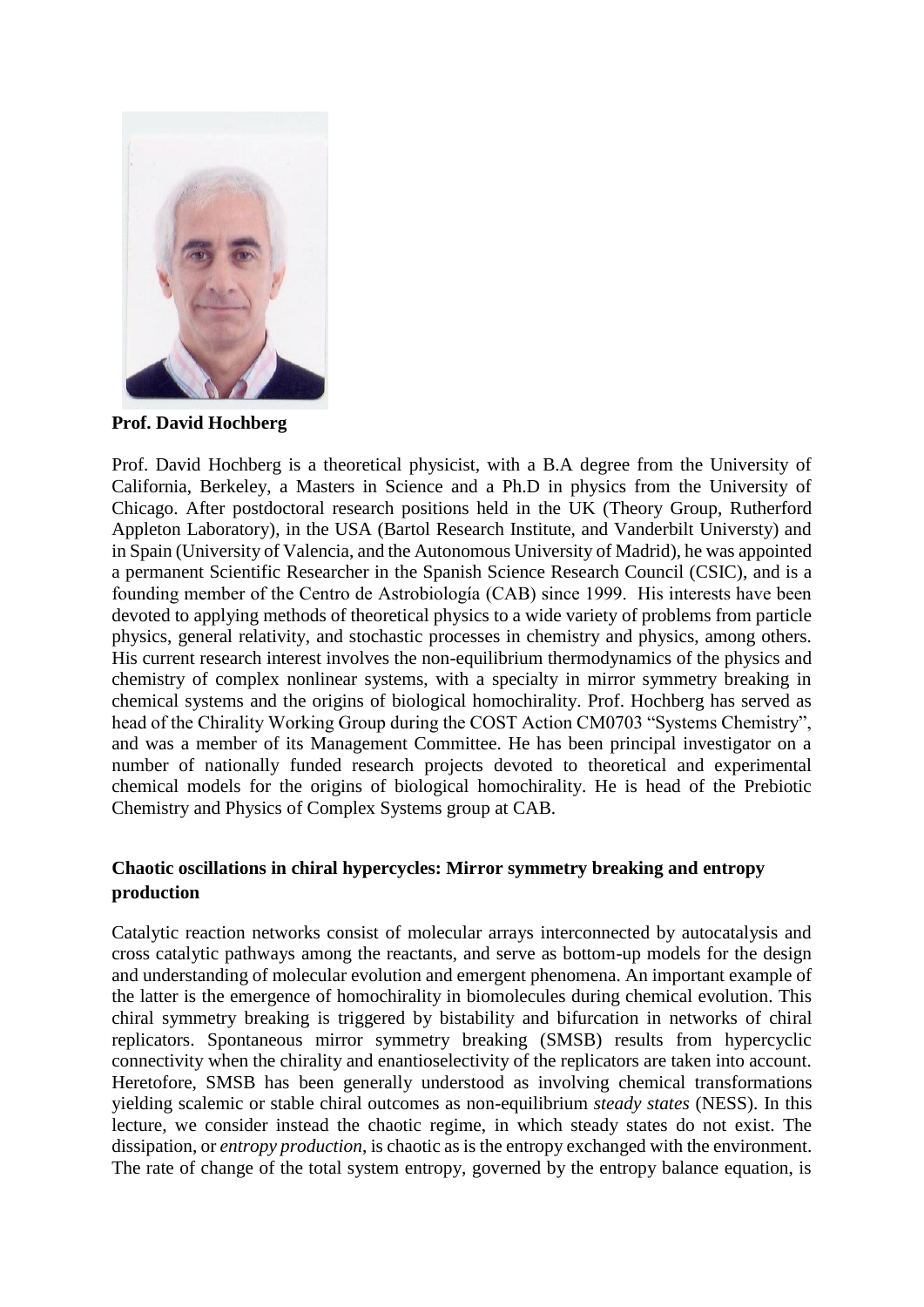likewise chaotic. Subsequent to the mirror symmetry breaking transition, the time averaged entropy production is minimized in the final chaotic chiral state with respect to the former chaotic racemic state. The chemical forces evolve in time so as to lower the sum of the entropy production and the exchange entropy, in compliance with the General Evolution Criterion extended to reactions subject to volumetric open flow in well mixed reactors.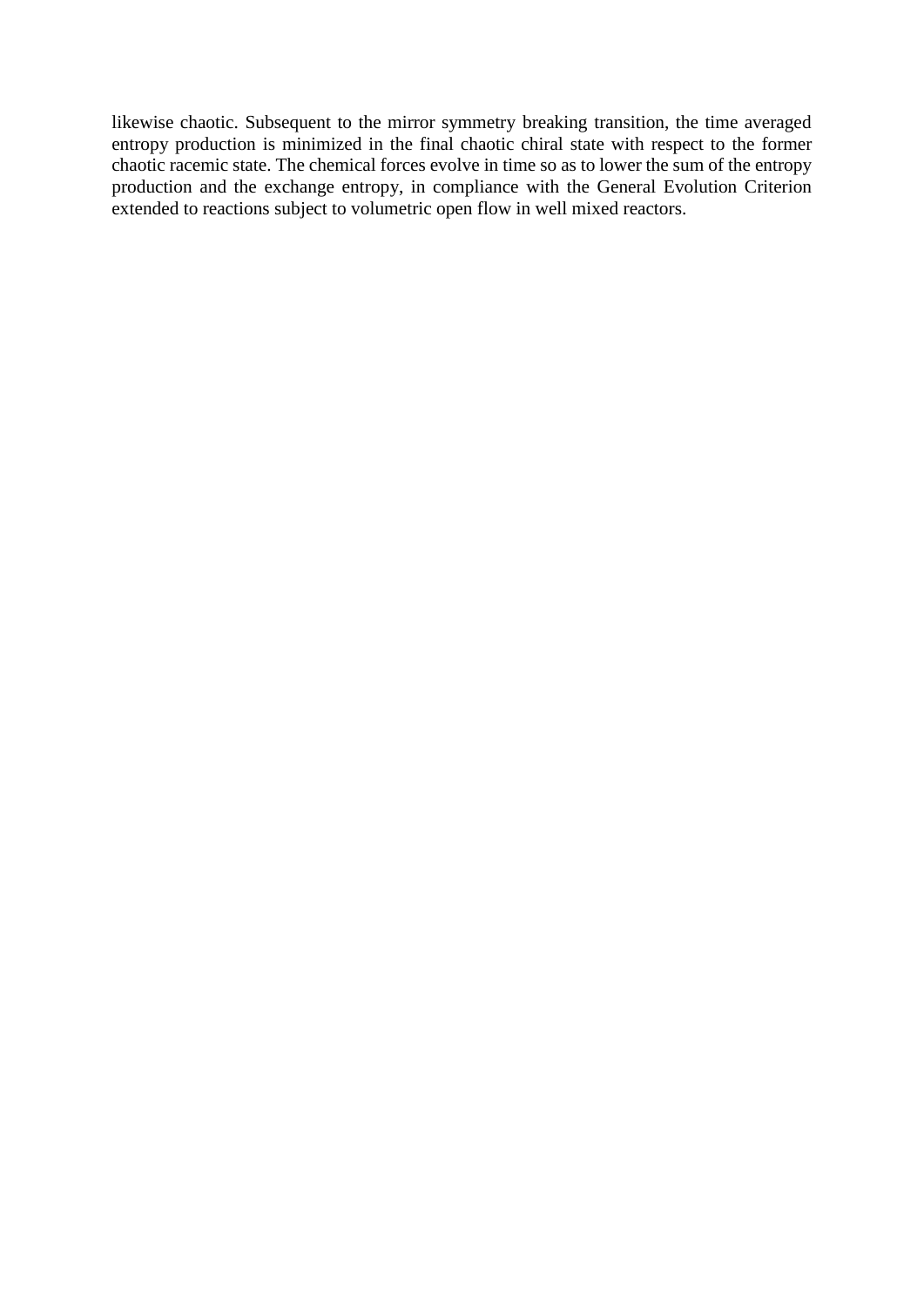

#### **Dr Katarina Novaković**

Dr Katarina Novakovic, Senior Lecturer in Chemical Engineering, at the School of Engineering, Newcastle

University, UK, is a leading expert in Oscillatory Carbonylation Reactions (OCRs) with a core interest in their applications to intelligent materials for novel healthcare technologies and other interdisciplinary uses. Katarina graduated from the University of Belgrade, Serbia (1997) with a degree in Chemical Engineering, specialising in Organic Chemical Technology and Polymer Engineering. Following, she worked in the pharmaceutical industry (1997-2000) at Solid Forms Plant, Hemofarm. Katarina obtained her PhD (2000-2004) from the School of Chemical Engineering and Advanced Materials, Newcastle University, where she gained expertise in the area of mathematical modelling and simulation of polymerisation processes in a Spinning Disc Reactor. Subsequently, Katarina continued working at Newcastle University and began to study the oxidative carbonylation reaction and achieved reproducible oscillations in both pH and heat output. Katarina's efforts in this area resulted in a five year EPSRC Career Acceleration Fellowship awarded in 2009 (CAF2009). Building on the outcomes from CAF2009, in 2012 Katarina was awarded further funding via the EPSRC Developing Leaders award. At that time Katarina entered the area of stimuli responsive hydrogels, her research group now pursues as injectable, implantable, and transdermal forms. EPSRC support enabled Katarina to establish new directions in the area of intelligent polymeric materials and discover the world's first oscillatory chemical reaction employing a polymeric substrate. These findings accelerated to further developments and EPSRC Healthcare Technologies Impact Fellowship (2016) where Novakovic group achieved a proof-of-principle rhythmic material envisioned for application in hands-free drug delivery and mechanoresponsive tissue regeneration. Recent studies expanded a range of materials studied to include investigations of bioglass-hydrogel scaffolds for tissue regeneration and hydrogel based materials for immunomodulatory applications.

#### **Oscillatory chemical reactions for advanced healthcare**

Polymeric oscillators under lab conditions are a new concept primarily associated with only two research groups worldwide, Professor Ryo Yoshida's research group, Tokyo University and the Novakovic research group, Newcastle University. The ultimate aim in linking oscillatory chemical systems with polymer science is the development of useful materials and devices that otherwise would not be feasible. The vision includes fully self-oscillatory materials, materials that act life-like, materials that are able to carry and dispense their content in predefined rhythms, and materials which can generate environment which favours cell selfassembly into functional tissue, e.g., healing of a heart tissue following myocardial infarction. The talk will showcase progress in this area so far and present most recent developments in